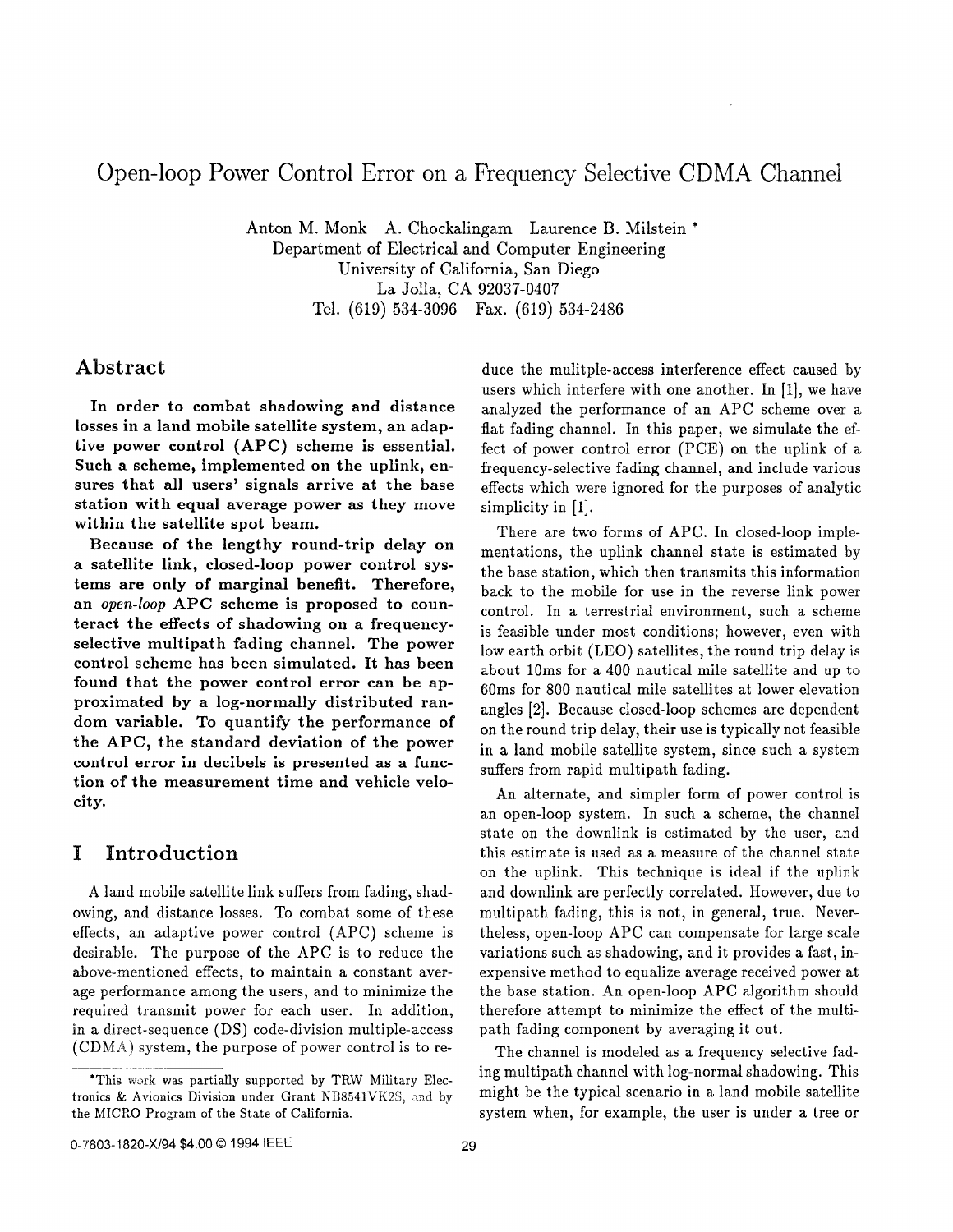in the shadow of a tall building. The fading component on the forward link is assumed to be uncorrelated with that on the reverse link, and the shadowing components on the forward and reverse links, which are caused by blockage and distance, are assumed perfectly correlated. As a result, the primary purpose of the APC algorithm at the mobile is to provide an estimate of the shadowing component.

To quantify the performance of the APC, the standard deviation of the power control error in decibels is obtained from simulation. This is shown to be a critical function of both the measurement time used in the algorithm, and the vehicle velocity. The statistics of the power control error are analyzed and found to be closely approximated by a log-normal random variable.

The paper is organized as follows. The system model and various assumptions are described in Section 11. In Section III, we examine the APC performance over a frequency-selective channel, and we present results on the performance of the APC. Section IV presents conclusions

### ystem model  $\bm{\Pi}$

We model the channel as frequency-selective with exponentially decaying multipath intensity profile, and we consider the effect of multipath diversity on the APC by making use of a RAKE receiver. As in **[3],** we model the time-variant frequency-selective channel as a tapped delay line with tap spacing  $T_c$ , and tap coefficients  $\{z_l(t)\}$ which are zero-mean, complex-valued stationary, mutually independent Gaussian random processes. Thus, the complex lowpass equivalent channel impulse response, in the presence of shadowing, is given by

$$
h(\tau;t) = S(t) \sum_{l=0}^{L-1} z_l(t) \delta(\tau - lT_c), \qquad (1)
$$

where  $S(t)$  represents the amplitude of the shadowing component and is assumed to be log-normally distributed, i.e.,  $S(t) = e^{\zeta(t)}$ , where  $\zeta(t)$  is Gaussian distributed with mean  $\overline{\zeta}$  (dependent on base-to-mobile distance) and standard deviation  $\sigma_{\zeta}^{-1}$ . *L* is the number of resolvable paths, each spaced *T,* apart (see Fig. 1). If the multipath spread is  $T_s$ , then the number of resolvable paths is  $L = \lfloor T_s/T_c \rfloor + 1$ . Using the standard wide sense stationary uncorrelated scattering (WSSUS)

assumption implies that the  $\{z_l(t)\}\$  are mutually uncorrelated and thus statistically independent. We can also write  $z_l(t) = \alpha_l(t)e^{j\phi_l(t)}$ , where the  $\{\alpha_l(t)\}\$  are Rayleigh distributed and the phases  $\{\phi_l(t)\}\$ are uniformly distributed in  $[0,2\pi]$ . The average path strength  $\Omega_l$  is the second moment of  $\alpha_l$  (i.e.,  $\Omega_l = \mathbb{E}[(\alpha_l)^2]$ ), and is assumed to be related to the second moment of the initial path strength by

$$
\Omega_l = \Omega_0 e^{-\mu l}, \qquad \mu \ge 0. \tag{2}
$$



Figure 1: Tap-delay line model of the channel.

Equation (2) describes the decay of the average path strength as a function of path delay; the parameter  $\mu$ reflects the rate at which this decay occurs. The shape of the decay function is referred to as the multipath intensity profile (MIP) [3]. In our study, the MIP is assumed to be exponential, and actual measurements indicate that this is fairly a good assumption for congested urban areas [4]. It is further assumed that the link is coherent. This is achieved by transmission of a pilot tone which consists of a pure spreading sequence (no data) at a sufficient power level. The second order statistics of the Rayleigh distributed tap weights are described below.

Using  $(1)$ , the complex lowpass equivalent received signal is given by

$$
r(t) = S(t) \sum_{l=0}^{L-1} \alpha_l(t) e^{j\phi_l(t)} \sum_{k=1}^{K} c_k(t - lT_c) + n(t), \quad (3)
$$

where  $c_k(t)$  is the spreading sequence of the kth user  $$ a binary square waveform with chip time equal to  $T_c$ , and  $n(t)$  is the complex valued low pass equivalent additive white Gaussian noise with two-sided power spectral density  $\eta_o$ . In (3), we have assumed that the shadowing is the same on each path. Also, it can be seen that the downlink is synchronous, since the gateway/base station has timing knowledge of all users' signals.

<sup>&</sup>lt;sup>1</sup>This mean and standard deviation are in units of nepers. To convert to the more commonly used unit of decibels, multiply by *201* In **10.**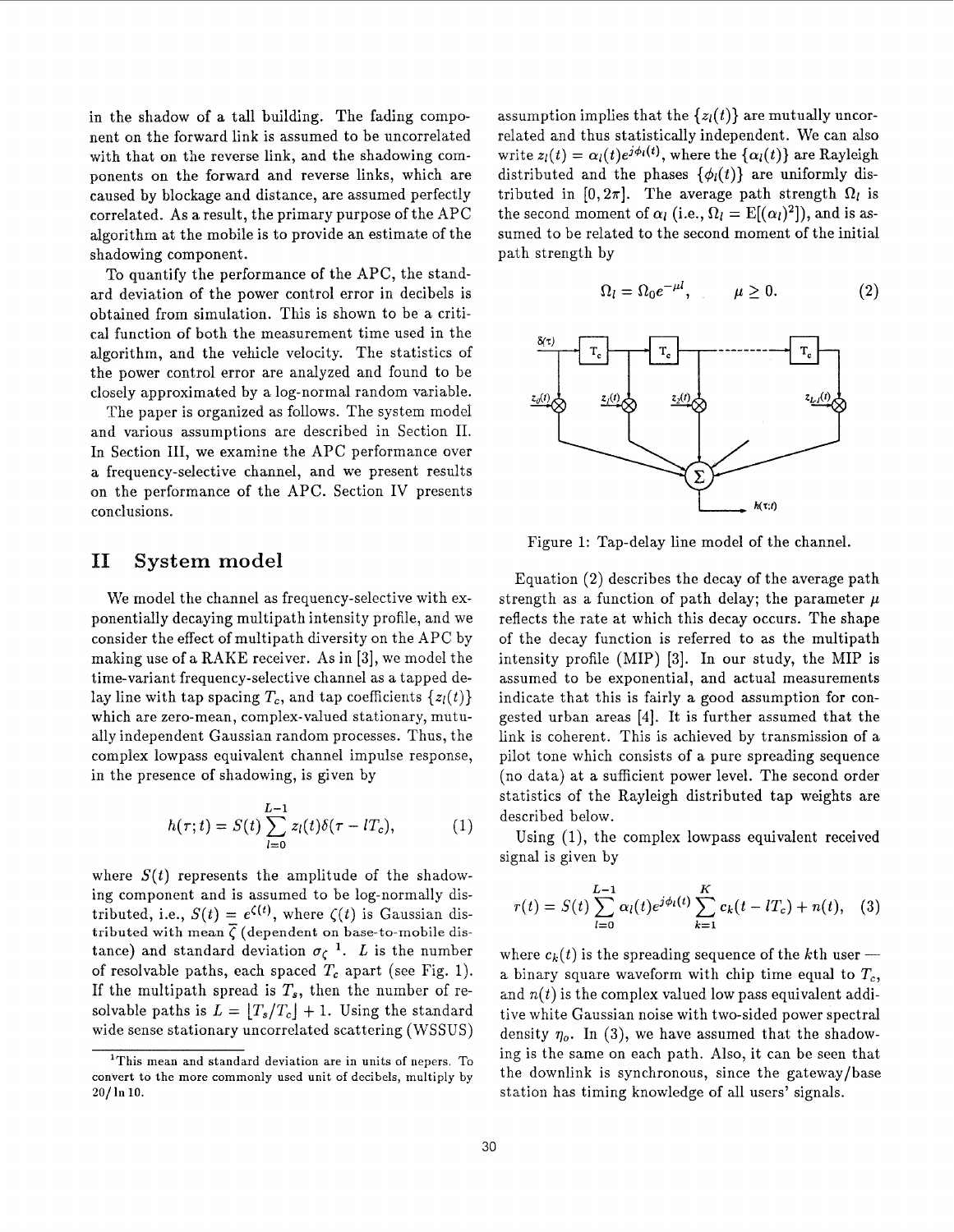We estimate the received power at the mobile as shown in Fig. 2. Also, we consider a single satellite spot beam. For simplicity, we assume that the received signal is essentially constant over one bit time, and can thus be replaced by its value at the midpoint of the bit interval. The accuracy of this approximation is examined in [5] and shown to be valid over the range of normalized Doppler bandwidths considered.



Figure 2: Power estimation using RAKE.

We need to know the second order statistics of  $\alpha^2(t)$ . Since such statistics are available for terrestrial mobile radio links, we will use these results, even though our goal is to apply them to a mobile satellite channel. In particular, it is known [6] that for a land mobile channel, with  $\alpha(t)$  Rayleigh distributed, the correlation function of  $\alpha^2(t)$  is given by

$$
R_{\alpha^2}(\tau) = \mathbf{E}\{\alpha^2(t)\alpha^2(t+\tau)\}
$$
  
=  $4\sigma^4(\rho^2(\tau)+1)$ , (4)

where  $2\sigma^2$  is the power of the Rayleigh component. The tion of the complex Gaussian random process whose envelope is the Rayleigh process. If the received waves quantity  $\rho(\tau)$  is the normalized autocovariance funcare travelling only horizontally, i.e., there is no vertical component, then from [6]

$$
\rho(\tau) = J_0(2\pi f_d|\tau|),\tag{5}
$$

where  $f_d = v/\lambda$  is the Doppler bandwidth, *v* is the velocity of the mobile relative to the base station, and  $\lambda$  is the wavelength (we assume that the system bandwidth is much smaller than the absolute value of the carrier frequency). In *[7],* the more general case of angles of arrival in the vertical plane is examined for realistic distributions. It is found that for vertical angles of arrival less than 45°,  $\rho(\tau)$  is quite close to (5). In our

simulation, the Rayleigh distributed multipath fading envelope is generated as described in [8]. This technique assumes that the arrival angles of the multipath signals at the receiver are uniformly distributed in  $[0,2\pi]$ , implying that the power spectrum of the fading envelope is symmetric, and is given by

$$
S(f) = \begin{cases} \frac{E^2}{2\pi f_d \sqrt{1 - (\frac{f}{f_d})^2}} & \quad |f| < f_d \\ 0 & \quad \text{elsewhere,} \end{cases} \tag{6}
$$

where *E* is the rms value of the signal envelope.

Relative to the rapid variations of the multipath fading, the shadowing effects are much slower. Here, we will assume that the shadowing is constant over the interval of observation.

### **111: Power control error**

In order to estimate the received power, the outputs of the taps of the RAKE receiver are first individually correlated with the despreading sequence over one bit time, then squared and summed to yield  $X(k)$  at time *kT.* An estimate of the received power is then formed by summing  $X(k)$  (see Fig. 2). The power estimate at time  $mT$  is given by  $\widehat{S}^2(mT)$ , and the mobile uses this estimate to transmit an amplit de that is inversely proportional to  $(\widehat{S}^2(mT))^{1/2}$ . Taking into account a round trip delay of  $\Delta$  bits, the received signal at the base station will contain a term similar to **(3),** except weighted by the inverse of  $(\widehat{S^2}(mT))^{1/2}$ , i.e., the signal envelope at time  $m'T = (m + \Delta)T$  is

$$
= 4\sigma^{4}(\rho^{2}(\tau) + 1),
$$
\n
$$
r'(m'T) = \frac{S(m'T)\sum_{l=0}^{L-1} \alpha'_{l}(m'T)e^{j\phi'_{l}(m'T)}c'(m'T - lT_{c})}{(\widehat{S}^{2}(mT))^{1/2}}
$$
\n
$$
= \gamma \sum_{l=0}^{L-1} \alpha'_{l}(m'T) + n'(m'T)
$$
\nGaussian random process whose  
\nright process. If the received waves  
\nrizontally, i.e., there is no vertical  
\n
$$
= \gamma \sum_{l=0}^{L-1} \alpha'_{l}(m'T)e^{j\phi'_{l}(m'T)}c'(m'T - lT_{c})
$$
\n
$$
+ MAI(m'T) + n'(m'T),
$$

where  $\gamma$  is defined as the power control error. Notice that the Rayleigh fading terms on the reverse link are different from those on the forward link, since the uplink and downlink frequency bands are assumed separated by more than the coherence bandwidth of the channel. On the other hand, the shadowing terms on both links are assumed perfectly correlated.

**A** simulation of the power control scheme was performed. Figure **3** compares the cumulative distributions of the logarithm of the simulated power control error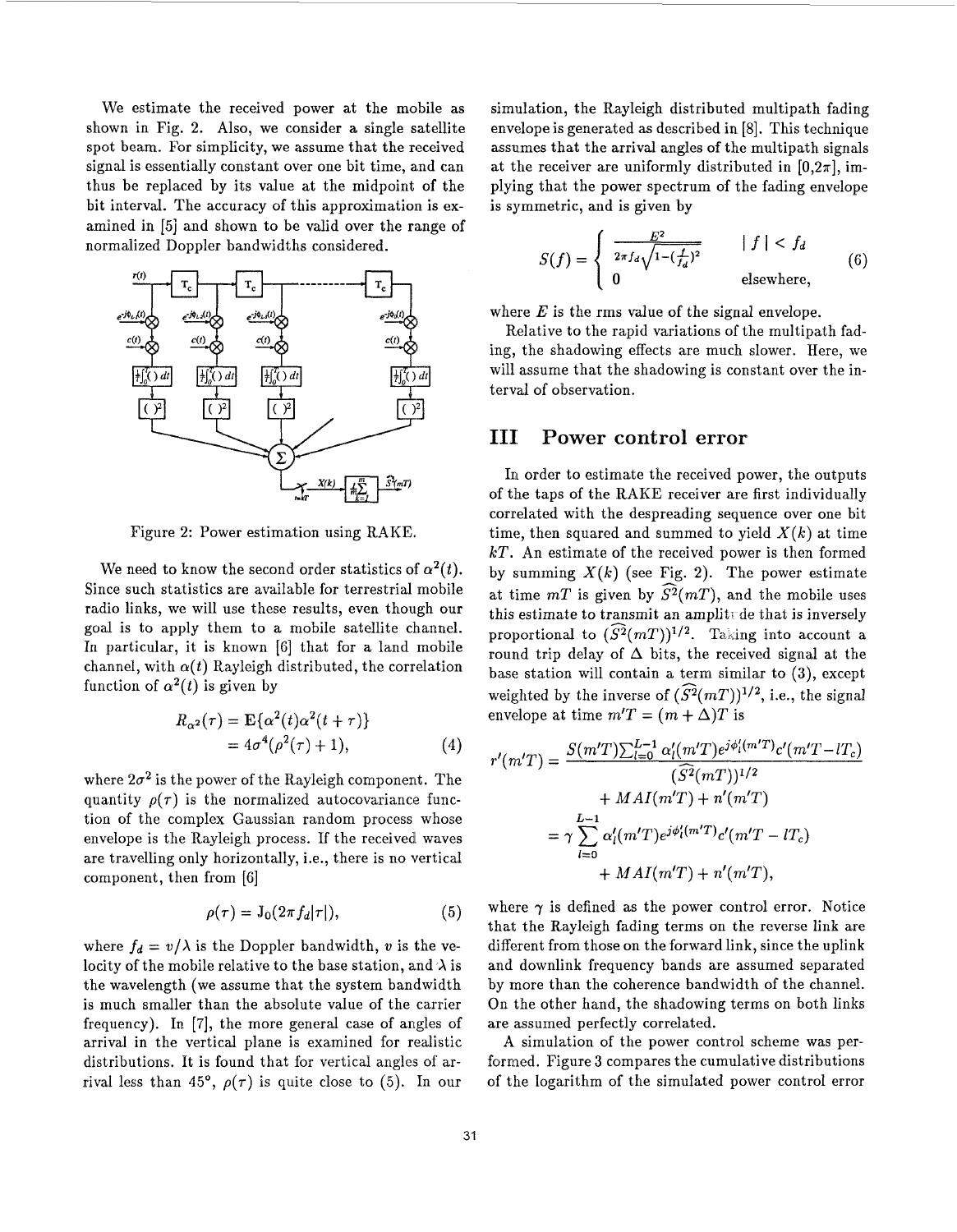in nepers (with three equal strength multipath components, i.e., multipath delay profile exponent  $\mu = 0.0$ ) with a Gaussian cumulative distribution function. The two c.d.f.'s are plotted versus each other, so that a Gaussian c.d.f. appears as a straight line. The simulated PCE lies quite close to the straight line. This implies that the distribution of the PCE is similar to a log-normal distribution.



Figure **3:** Comparison of the c.d.f. of the logarithm of the simulated power control error with a Gaussian c.d.f.  $-$  power estimation.  $L = 3, \mu = 0, m = 40, f_dT = 0.05$ .

#### **III.A** Discussion

The effect of downlink multiple access interference on the standard deviation of the power control error,  $\sigma_{\delta}$ , in dB is studied through simulation. Randomly generated binary sequences are used as the spreading codes for different users. Interestingly, the results are found to be insensitive to the number of simultaneously active users. This observation is attributed to the low cross-correlation values among different users' spreading codes. In fact, for greater than 10 users, the performance is a consistent **10%** worse than with a single user. Due to simulation time constraints, the results that follow are for the single user case, only, and should therefore be viewed as slightly optimistic by a factor of about 10%.

Figure **4** shows the effect of the measurement interval on the power control error standard deviation. The number of multipath components is  $L = 3$ , and the multipath delay profile exponent is  $\mu = 0.2$ . The curves

are parameterized by the normalized one-sided Doppler bandwidth,  $f_dT$ . It is observed that as  $f_dT$  increases, corresponding to an increase in the vehicle speed,  $\sigma_{\delta}$ decreases. The reason for this is that an increase in Doppler bandwidth results in an increase in the fading rate of the Rayleigh fading process (equivalently, a decrease in the correlation of the Rayleigh process). Heuristically, this means that we are trying to average out a signal which is fluctuating more rapidly (since it is less correlated), and thus the variance of our estimate will decrease. The same explanation is valid when the measurement interval increases, i.e., over the span of the measurement interval, we observe more fluctuations, which results in a reduced variance of the estimate.

Figure 5 shows the effect of increasing the number of taps in the RAKE receiver, in which we perform maximal ratio combining of all the resolvable paths. It is seen that as the number of RAKE receiver taps is increased, the power control error decreases. **As** can be seen from Fig. 5, the value of  $\sigma_{\delta}$  decreases from 2.1 dB for the flat fading case  $(L = 1)$  to 1.67 dB for the frequency selective case with a 9 tap RAKE receiver when  $f_dT = 0.05$ ,  $m = 40$ , and  $\mu = 0.5$ . This can result in significant improvement in the system capacity, as shown in [9].



Figure 4: Variation of  $\sigma_{\delta}$  (in dB) with measurement interval, *m* (bits).  $L = 3$ ,  $\mu = 0.2$ ,  $E_b/N_o = 10$  dB.